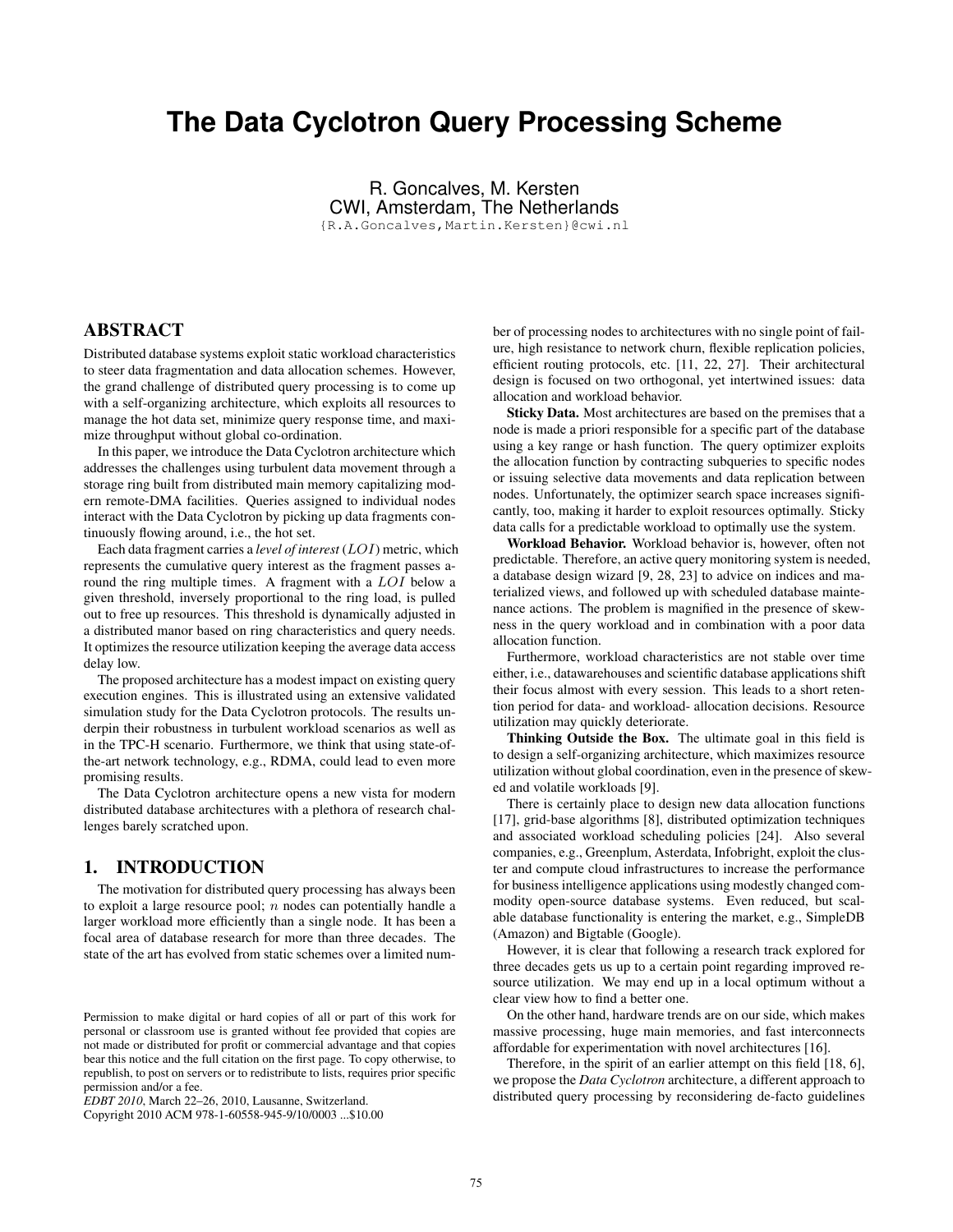of the past [20]. It provides an outlook on a research landscape barely explored.

Remote Memory at Your Finger Tips. A key observation is that most distributed database systems from the past concentrate on reducing network cost. This was definitely a valid approach for the slow network connections of the past. However, with the continuous advancement of technology it is time to reconsider this approach. Nowadays, we can have network connections of 1.25 GB/s (10 Gb/s Ethernet) and more. Furthermore, Remote Direct Memory Access (RDMA)<sup>1</sup> technology enables fast transfer of complete memory blocks from one machine to another in a single (fast) step, i.e., without intervention of the operating system. Receiving data stored in main memory of a remote node, even ignoring the disk latency, can be as fast as (and even faster than) a state-of-the-art RAID system with its typical bandwidth of 400 MB/s.

While it is widely available in compute clusters, it continues a bit unknown for the database community. Its functionality and appliance as well as the benefits of using such modern hardware are summarized in section 2.

Turbulent Data. With the outlook of RDMA and fast interconnects, we designed the Data Cyclotron around processing nodes, comprised of state-of-the-art multi-core systems with sizable main memories, RDMA facilities, running an enhanced database system, and a Data Cyclotron service. The Data Cyclotron service organizes the processing nodes into a *virtual storage ring* topology, which is used to send the *database hot set* continuously around<sup>2</sup>. A query can be executed at any node in the ring; all that it has to do is to announce its interest and to wait for the data to pass by.

This way, continuous data movement becomes the key architectural characteristic of the Data Cyclotron. It is what database developers have been trying to avoid since the dawn of distributed query processing. It immediately raises numerous concerns and objections, which are better called research challenges. The query response time, query throughput, network latency, network management, routing, etc., are all areas that call for a re-evaluation. We argue that the recent hardware trends call for such fresh look and an assessment of the opportunities they create.

Load Balancing. In the Data Cyclotron a node is not assigned to any specific responsibility other than to manage hot data in memory and cold data on its attached disks. Instead, each query searches a lightly loaded node to execute; the data needed will pass by. This way, the load is not spread based on data assignment, but purely on the node's characteristics and on the storage ring load. This innovative and simple strategy avoids *hot spots* that result from errors in the data allocation and query plan algorithms.

Continuous Self-organization. Adaptation to changes in the workload is an often complex, expensive and slow procedure. With the nodes tightly bound to a given data set, we first need to identify the workload change and the new workload pattern, then assign the new responsibilities, move the proper data to the proper nodes, and let everyone know about the new distribution.

In the Data Cyclotron a workload change affects the hot data set on the ring, which is triggered by query requests for data access. Its self-organization in a distributed manner, keeping an optimal resource utilization, replaces gradually the data in the ring to accommodate the current workload. During this process a high query throughput and a low query latency is assured.

Simplifying Optimizers. The Data Cyclotron design characteristics affect the query optimizers significantly. Less information is available to select an optimal plan, i.e., the whereabouts of data is

not a priori known, nor control over the storage ring infrastructure for movements of intermediate results. Instead, the optimal processing of a query load is a collective responsibility of all nodes reflected in the amount and the frequency of data fragments flowing through the ring. The effect is a much more limited role for distributed query optimizers, cost models and statistics, because decisions are delegated to the self-organizing behavior of the Data Cyclotron service components that maintain the hot data set flow, their frequency of storage ring occupancy, and possible replicas flowing around.

The remainder of this paper is organized as follows. Section 2 introduces RDMA in more detail. Section 3 provides a short introduction of the database engine used in our prototype. Section 4 describes in detail the architecture and algorithms of the Data Cyclotron, Section 5 provides an in depth analysis of the proposed architecture using a network simulator to validate the protocols and assess the system behavior. An outlook of the opportunities created by the architecture that call for more intense research is given in Section 6. The positioning of our work is covered in the related research Section 7.

# 2. REMOTE DIRECT MEMORY ACCESS

RDMA enables direct access to the main memory of a remote host (read and write). While it allows a simple network protocol design, it also significantly reduces the local I/O cost in terms of memory bus utilization and CPU load when transferring data at very high speeds.

#### 2.1 Applying RDMA

Before starting network transfers, application memory regions must be explicitly registered with the network adapter. This serves two purposes: First, the memory is pinned and prevented from being swapped out to disk. Secondly, the adapter stores the physical address corresponding to the application virtual address. Now it is able to directly access local memory using its DMA engine and to do remote data exchanges. Inbound/outbound data can directly be placed/fetched by the adapter to/from the address in main memory where the application keeps it.

The transfer of data is done entirely by the RNICs. They can handle high-speed network I/O ( $\geq$  10 Gb/s) between two hosts with minimal involvement of either CPU. A key concept behind RDMA is *direct data placement* which is a mechanism whereby data is enriched with local placement information such that the RNIC is able to directly access the data in main-memory using DMA.

Thanks to this RNIC, the CPU(s) of neither host are involved in the data transfer and are free to perform other tasks. The RNIC also has a TCP offload engine built in such that it can perform the network stack processing autonomously.

#### 2.2 RDMA Benefits

The most apparent benefit of using RDMA is the CPU load reduction thanks to the aforementioned direct data placement (avoid intermediate data copies) and OS bypassing techniques (reduced context switch rate) [5]. A rule of thumb in network processing states that about 1 GHz in CPU performance is necessary for every 1 Gb/s network throughput [12]. Experiments on our cluster confirmed this rule: even under full CPU load, our 2.33 GHz quad-core system was barely able to saturate the 10 Gb/s link.

Figure 1 depicts the CPU load breakdown for legacy network interfaces under heavy load and contrasts them with the latest RDMA technology. As can be seen, the dominating cost is the intermediate data copying—required by most legacy transport protocols—

<sup>1</sup>http://www.rdmaconsortium.org/

 $2^2$ For convenience and without loss of generality, we assume that all data flows in the same direction, say *clockwise*.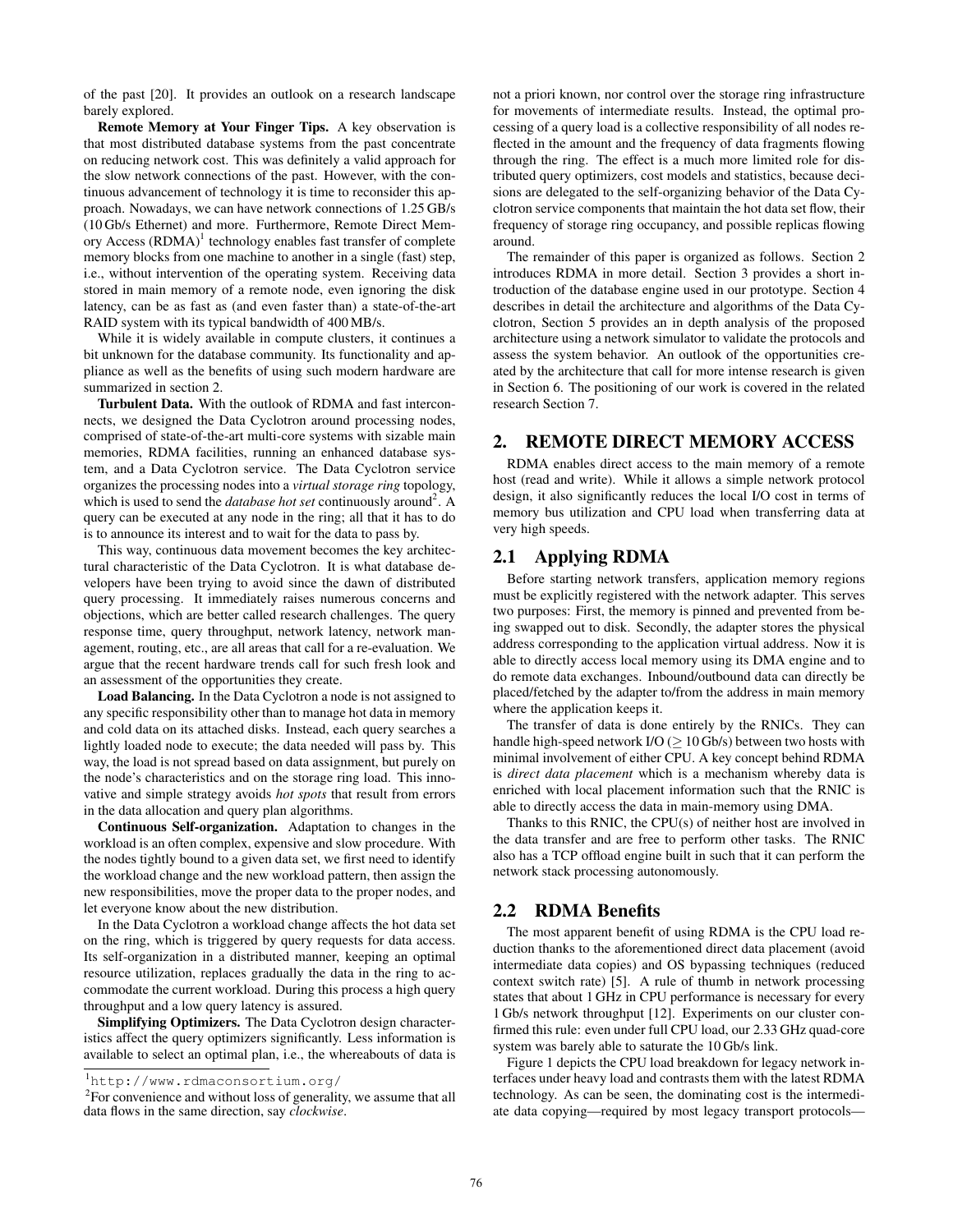

Figure 1: Only RDMA is able to significantly reduce the local I/O overhead induced at high speed data transfers [13].

to transfer data between the network and the local main memory. Therefore, offloading only the network stack processing to the NIC is not sufficient (middle chart) but data copying must be avoided as well. Thus only RDMA is able to deliver a high throughput at negligible CPU load.

A second effect is less obvious: RDMA also significantly reduces the memory bus load as the data is directly DMAed to/from its location in main-memory. Therefore, the data crosses the memory bus only once per transfer. The kernel TCP/IP stack on the other hand requires several such crossings. This may lead to noticeable *contention* on the memory bus under high network I/O. Thus, adding additional CPU cores to the system is *not* a replacement for RDMA.

# 2.3 The perfect match

By design, the RDMA interface is quite different from a classical Socket interface. A key difference is the asynchronous execution of the data transfer operations which allows overlapping of communication and computation thereby hiding the network delay.

Taking full advantage of RDMA is not trivial as it has hidden costs [15] with regard to its explicit buffer management.

The ideal scenario to benefit from RDMA is when the buffer elements have big sizes, a dozen or hundreds megabytes. Furthermore, due to the need of memory registration, normally an expensive operation, the connections between the nodes should be point to point.

Due to these costs and requirement, not every application can fully benefit from RDMA. However, the *Data Cyclotron* is an architecture that clearly can. It aims to transfer big chunks of data and it uses a ring topology, i.e., each node has a point to point connection with its neighbors.

The Data Cyclotron is built for scenarios where the workloads require huge blocks of data to be shifted from node to node at high speed. These are requirements satisfied by the latest reports on the network technology. The infiniband bandwidth will reach the 1000Gb/s in next three years. The roadmap for RDMA shows the possibility of having 12 lines of 20GB/s on RDMA cards<sup>3</sup>.

### 3. BACKGROUND

The Data Cyclotron is designed from the outset to extend the functionality of an existing DBMS. For this we use MonetDB, since its inner workings are well known and expertise is close at hands. As will be clarified shortly, this does not limit the solution proposed

```
function user.s1_2():void;
  X1 := sql.bind("sys","t","id",0);
  X6 := sql.bind("sys","c","t_id",0);
  X9 := \text{bat.reverse}(X6);X10 := \text{algebra.join}(X1, X9);
  X13 := \text{algebra.maxkT}(X10,0@0);X14 := \text{bat.reverse}(X13);
  X15 := \text{algebra.join}(X14, X1);X16 := sql.resultSet(1,1,X15);
  sql.rsCol(X16,"sys.c","t_id","int",32,0,X15);
  X22 := io.stdout():
  sql.exportResult(X22,X16);
end s1 2;
```


as realization of the Data Cyclotron differs only slightly on other platforms. We briefly review MonetDB's basic building blocks, its architecture, and its execution model to make this paper selfcontained focusing on the processing model and illustrated by an SQL:2003 example <sup>4</sup>.

#### 3.1 Architecture

MonetDB is a modern fully functional column-store database system [7, 29, 10]. It stores data column-wise in binary structures, called Binary Association Tables, or BATs, which represent a mapping from an OID to a base type value. The storage structure is equivalent to large, memory-mapped dense arrays. It is complemented with hash-structures for fast lookup on OID and attribute values. Additional BAT properties are used to steer selection of more efficient algorithms, e.g., sorted columns lead to sort-merge join operations.

The software stack of MonetDB consists of three layers. The bottom layer, the kernel, is formed by a library that implements a binary-column storage engine. This engine is programmed using the MonetDB Assembly Language (MAL). The next layer, between the kernel and front-end, is formed by a series of targeted query optimizers. They perform plan transformations, i.e., take a MAL program and transform it into an improved one. The top layer consists of front-end compilers (SQL, XQuery), that translate highlevel queries into MAL plans.

#### 3.2 Query Processing

The SQL front-end is used to exemplify how a MAL plan is created. An SQL query is translated into a parametrized representation, called a query template, by factoring out its literal constants. This means that a query execution plan in MonetDB is not optimal in terms of a cost-model, because range selectivity do not have a strong influence on the plan structure. They do, however, exploit both well-known heuristic rewrite rules, e.g., selection push-down, and foreign-key properties, i.e., join indices. The query templates are kept in a query cache. Table 1 illustrates the MAL plan produced for a select over two tables<sup>5</sup>:

select  $c.t_id$  from  $t$ ,  $c$  where  $c.t_id = t.id;$ 

From top to bottom, the query plan localizes the persistent BATs in the SQL catalog for ID and T\_ID attributes using the bind operation. The major part is the binary relational algebra plan itself. It contains several instruction threads, starting at binding a persistent

<sup>&</sup>lt;sup>3</sup>http://www.infinibandta.org/img/technology/roadmapi\_diagram.gif

<sup>4</sup>The system including our extensions can be downloaded from http://monetdb.cwi.nl

<sup>&</sup>lt;sup>5</sup>Details on the plan and MAL optimizers can be found on http://monetdb.cwi.nl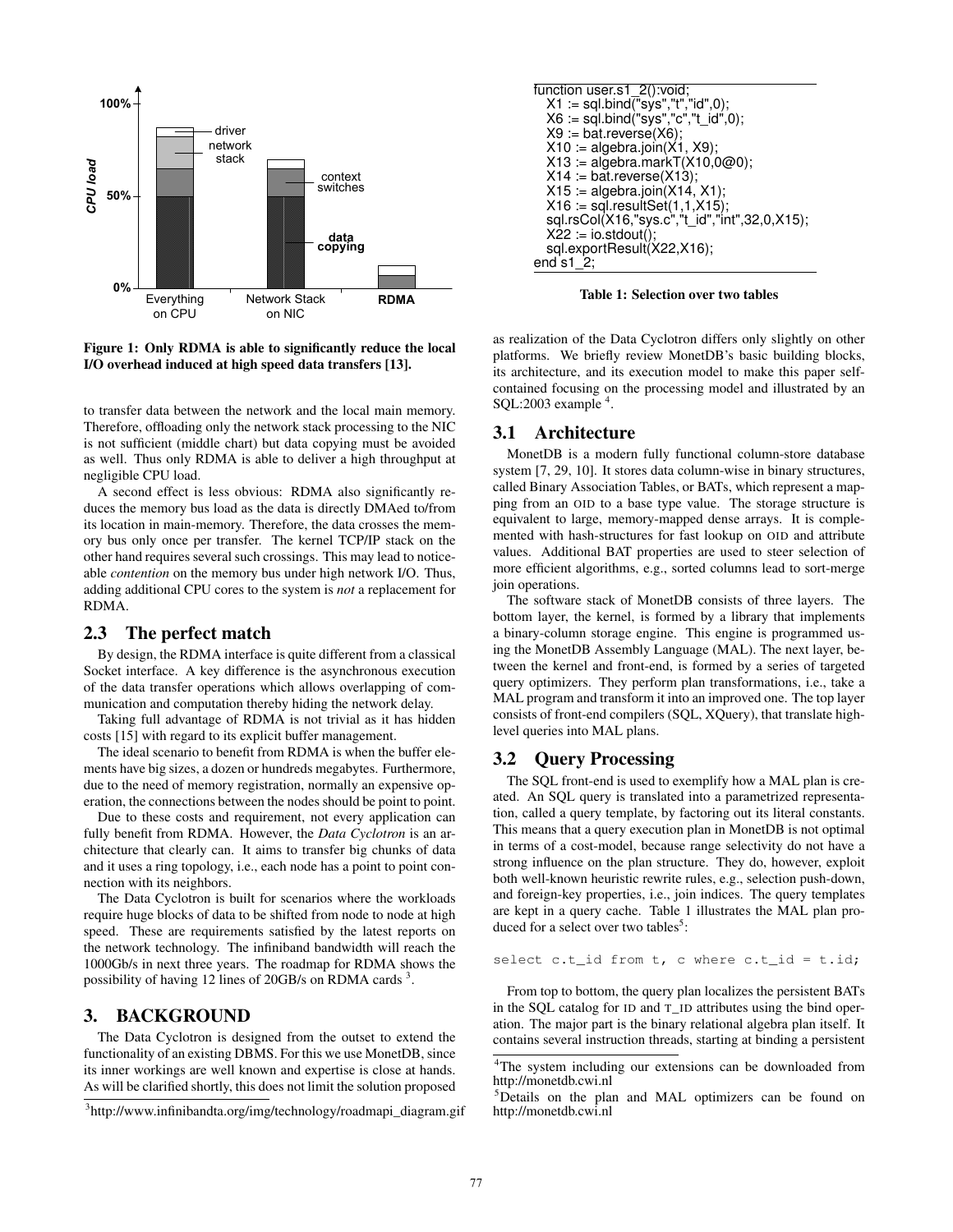

Figure 2: Internal node structure

column, reducing it using a filter expression or joining it with another column, until the results tuples are constructed. The last part constructs the query result table.

The query template is processed by a SQL-specific chain of optimizers before taking it into execution. The MAL program is interpreted in a linear fashion. The overhead of the interpreter is kept low, well below one *μsec* per instruction.

# 4. DATA CYCLOTRON ARCHITECTURE

The Data Cyclotron (DC) system architecture is initially built around a ring with homogeneous nodes. Each node consists of three layers: the DBMS layer, the Data Cyclotron layer, and the network layer (see Figure 2). The Data Cyclotron layer contains the DC runtime itself and a DC data loader. The network layer encapsulates the envisioned RDMA infrastructure and traditional UDP/TCP functionality as a fall-back solution.

The system is started with a list of nodes to participate in the ring. The data is spread upfront over the disks attached to the nodes using any feasible partitioning scheme. For the remainder, we assume each partition to be an individual BAT easily fitting in main memory of the individual nodes. Furthermore, the BATs are randomly assigned to nodes in the ring where the local DC data loader becomes their owner and administers them in its own catalog (Structure S1 Figure 2). The BAT owner node is responsible for putting it into or pulling it out of the hot set occupying the storage ring. Infrequently used BATs are retained on a local disk at the discretion of the DC data loader.

Subsequently, queries are compiled by MonetDB into plans that call upon the Data Cyclotron layer to request or to receive a data partition, i.e., a BAT. These requests are the core information used by the Data Cyclotron to interact with the network layer for the maintenance of the hot set in the storage ring. The network layer has two queues, i.e., network buffers to encapsulate the details of passing the BAT requests and BATs around. The data is moved through the ring clockwise, i.e., a node sends BATs, stored in *BAT queue*, to its successor and it receives BATs from its predecessor. The BAT requests, stored in *request queue*, are sent anti-clockwise to reduce the latency when a requested BAT is already on its way.

The behavior of each layer and their interaction is studied in more detail in the subsequent sections.

```
function user.s1_2():void;
 X2 := datacyclotron.request("sys","t","id",0);
  X3 := datacyclotron.request("sys","c","t_id",0);
  X6 := datacyclotron.pin(X3);
  X9 := \text{bat.reverse}(X6);X1 := datacyclotron.pin(X2);
  X10 := \text{algebra.join}(X1, X9);
 X13 := algebra.maxkT(X10,0@0);X14 := \text{bat.}reverse(X13);
 X15 := algebra.join(X14, X1)X16 := sql.resultSet(1,1,X15);
  sql.rsCol(X16,"sys.c","t_id","int",32,0,X15);
  X22 := io.stdout();sql.exportResult(X22,X16);
 datacyclotron.unpin(X6);
 datacyclotron.unpin(X1);
end s1_2;
```
Table 2: MAL plan after DcOptimizer

#### 4.1 The DBMS Layer

The MonetDB server receives an SQL query and compiles it into a MAL plan. This plan is analyzed by the Data Cyclotron optimizer, which injects three calls *request()*, *pin()* and *unpin()*. The *request()* identifies the required BATs. The *pin()* and the *unpin()* mark the time when a BAT is needed and subsequently released. They exchange resource management information between the DBMS layer and the DC runtime.

The optimizer replaces each *BAT bind* call by a *request()* call and keeps a list of all outstanding BAT requests. For each relational operator argument, it checks if it comes from the Data Cyclotron layer. Its first utilization leads to injection of a *pin()* call into the plan. Likewise, the last reference of a variable is localized and an *unpin*() call is injected.

The code in Table 2 is the MAL program from Table 1 after being massaged by the DC optimizer. The MAL plan is executed using concurrent interpreter threads following the dataflow dependencies. Unlike the *pin()* call, the *request()* and *unpin()* calls do not block threads. For the *pin()* call the thread blocks until the BAT is available at the DBMS layer.

Note that such plan transformations are straightforward to integrate in a wide range of query optimizers and execution engines. Including the buffer manager of a traditional relational database engine.

# 4.2 The Data Cyclotron Layer

The Data Cyclotron layer is the control center and it serves three message streams, those composed by a) the requests from the local MonetDB instance, b) the predecessor's BATs, and c) the successor's requests from the network layer. The catalog structure *S1* contains information about all BATs owned by the local node. The structure *S2* administers the outstanding requests for all active queries, organized by BAT identifier. The structure *S3* contains the identity of the BATs needed urgently as indicated by the *pin* calls.

#### *4.2.1 DBMS and Data Cyclotron interaction*

Consider the steps taken to execute the plan in Table 2. If the BAT is owned by the local DC data loader, it is retrieved from disk or local memory and put into the DBMS space. Otherwise, the call leads to an update of *S2* (the shaded squares in Figure 2). A BAT request message is then sent off to the ring, traveling anti-clockwise towards its owner. Thereafter, the BAT travels clockwise towards the requesting node.

The *pin()* request checks the local cache for availability. If it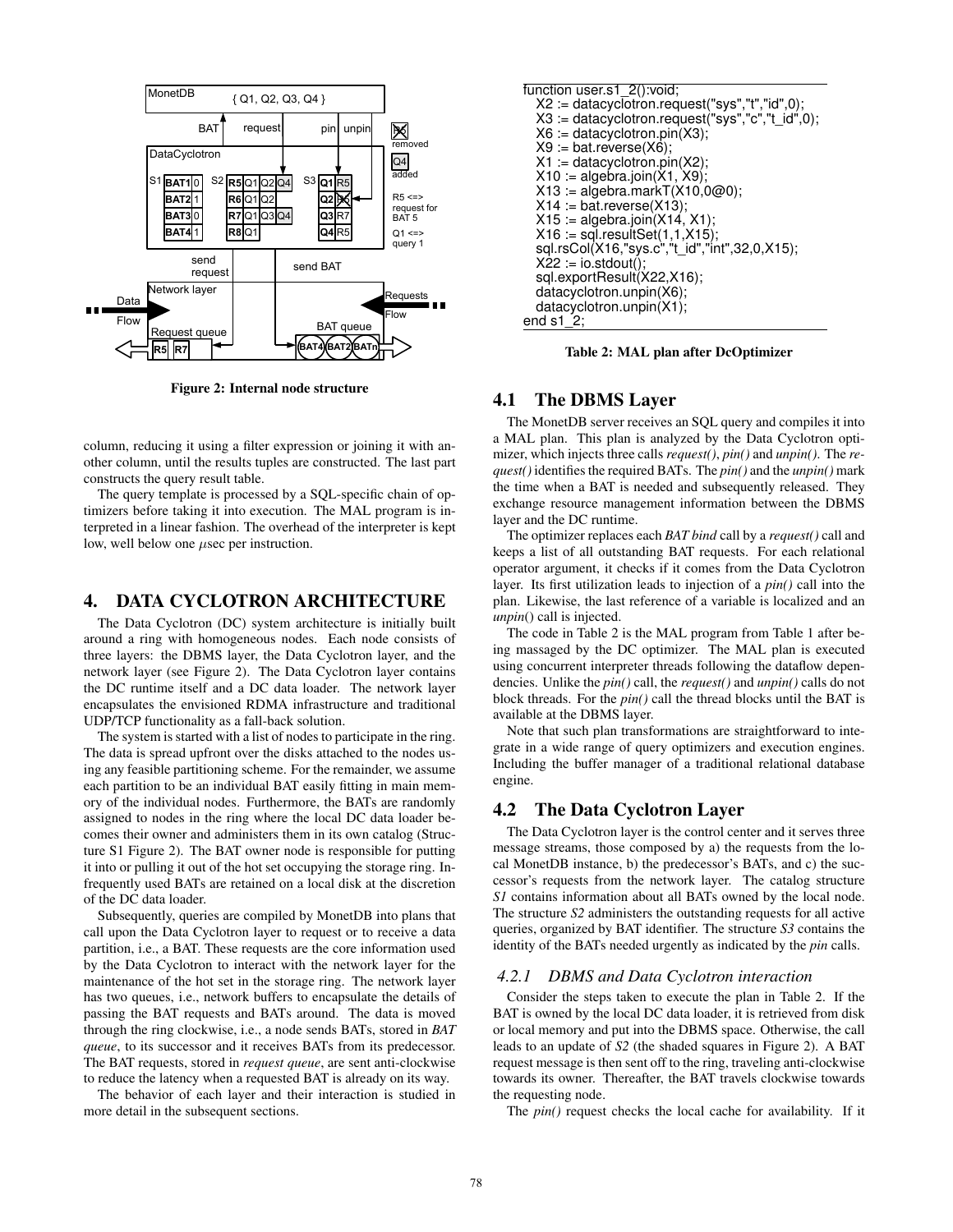*Request Propagation input:* the request node's origin owner and the requests id reqident *output:* forwards the request or schedules the load of the requested BAT

```
01: /∗ check if the request returned to its origin ∗/
02: if ( owner == node_id )<br>03: unregister request (
03: unregister_request( &S2, reqid );<br>04: unregister request queries ( &S3,
04: unregister_request_queries ( $S3, reqid );<br>05: exit:
        exit;
06:
07: /∗ check if the node is the BAT owner ∗/
08: if ( node_is_owner_( \&S1, reqid ) ) 09: if ( bat is loaded( \&S1, reqid)
09: if (bat_is\_loaded( <math>\&</math>SI, <math>reqid</math>))<br>10: exit:exit;
11: if ( bat_can_be_loaded( reqid ) )<br>12: if ( bat is already pending (re
             12: if ( bat_is_already_pending(reqid) )
13: bat_load( reqid, chk_size);<br>14: untag bat pending(regid);
             untag_bat_pending(reqid);
15: exit ;<br>16: else
16: else
              17: if ( !bat_is_already_pending(reqid) )
18: tag_bat_pending(reqid);<br>19: exit:
                   exit:
20:
21: /∗ check if there is the same request locally ∗/
22: if ( request_is_mine(reqid) )
23: if ( ! request_is_sent (reqid) 24 /* send if it has not been sent */
24: /* send if it has not been sent */<br>25: load request (node id.
             load_request(node_id, reqid);
26: exit;
27.28: forward_request(owner, reqid);
```
Figure 3: Request Propagation Algorithm

not available, query execution blocks and the *pin()* call is stored in catalog *S3*. It remains blocked until the BAT is received from the predecessor node. The BAT request is removed from *S3* by the *unpin()* call. The interaction between the layers ends with the last *unpin()* call, which removes the query from *S3*.

#### *4.2.2 Peer interaction*

The *Request Propagation* algorithm, illustrated in Figure 3, handles the requests in *S2*. There are six possible outcomes for this algorithm. First outcome, if the message is received by the *request originator* node, i.e., the BAT request is back to its origin, it is unregistered from *S2* and the associated queries raise an exception; the BAT does not exist (anymore) in the database.

Second outcome, if the node is the BAT owner, but the BAT was already (re-) loaded into the hot set, the request is ignored. Third outcome, if the BAT was not yet loaded, but the storage ring is full the BAT is marked as *pending*, i.e., the load is postponed until hot set adjustment decisions are made. Fourth outcome, if the ring is not full, the BAT is loaded from the node's local storage and becomes part of the storage ring hot set.

Fifth outcome, if the node is not the BAT's owner, nor the request originator, but has the same request outstanding, the request is absorbed. Otherwise, it is just forwarded.

The preferred outcome of a request is to make a BAT part of the hot set, i.e., to enter the storage ring and travel from node to node until it is not needed anymore thereby removed by its owner. BAT propagation from the predecessor node to the successor node is carried out by the *BAT Propagation* algorithm as depicted in Figure 4.

For each BAT received, the algorithm searches for an outstanding request in *S2*. Once found, it checks the catalog *S3* and unblocks related queries blocked in a *pin()* call handing over the BAT received as a pointer to a memory mapped region. For example, in Table 1, a reference for the BAT *t\_id*, is passed through the variable *X1*. This memory region is freed by the *unpin()* call.

| <b>BAT</b> Propagation                                                     |
|----------------------------------------------------------------------------|
| <i>input:</i> the bat loader's id owner, bat_id, loi, copies, hops, cycles |
| <i>output:</i> forwards the BAT                                            |
|                                                                            |
| 01: /* check if there is a local request for the bat $*/$                  |
| $02:$ hops $++$ ;                                                          |
|                                                                            |
| $03$ : if ( $bat\_has\_request$ ( $bat\_id$ ) )                            |
| 04:<br>request_set_sent(bat_id);                                           |
| 05:                                                                        |
| 06:<br>if ( request has pin calls ( bat id )                               |
| 07:<br>$copies++;$                                                         |
| 08:<br>/*check if it was pinned for all the associated queries $*/$        |
| 09:<br>if ( request_is_pinned_all( bat_id ) )                              |
| 10:<br>request unregister (bat id);                                        |
| 11:                                                                        |
|                                                                            |
| 12: forward_bat (owner, bat_id, loi, copies, hops, cycles);                |
|                                                                            |

Figure 4: BAT Propagation Algorithm

The Data Cyclotron data loader is aware of the memory consumption in the local node only. If there is not enough space, the BAT will continue its journey and the queries waiting for it remain blocked for one more cycle.

#### *4.2.3 Storage Ring Management*

The BATs in the storage ring carry an administrative header used by its owner for hot set management. The *BAT Propagation* algorithm (Fig. 4) updates the variables *hops* and *copies*. The former denotes the number of hops since it left its owner, a metric for the age of the BAT on the storage ring. The variable *copies* counter designates how many nodes actually used it for query processing.

The runtime system has two more functions for resources management. A *resend()* function is triggered by a timeout on the rotational delay for BATs requested into the storage ring. It indicates a package loss. The *loadAll()* executes postponed BAT loads, i.e., BATs marked as pending in the third outcome of the *Request Propagation* algorithm. Every T msec, it starts the load for the oldest ones. If a BAT does not fit in the *BAT queue*, it tries the next one and so on until it fills up the queue. The leftovers stay for the next call. This type of load optimizes the queue utilization. The priority for entering the storage ring is derived from both the size and the waiting time. These functions make the Data Cyclotron robust against request losses and starvation due to scheduling anomalies.

#### 4.3 The Network Layer

The network layer of the Data Cyclotron manages the stream of BAT messages in the storage ring and their request messages. BAT messages contain the fields *owner*, *bat\_id*, *bat\_size*, *loi*, *copies*, *hops*, and *cycles*. If the local node is the BAT's owner, the algorithm *hot data management* (cf., Figure 5) is called for hot set adjustments. Otherwise, it calls the *BAT Propagation* algorithm (Fig. 4). BAT request messages contain the variables, *owner* and *bat\_id*. The *Request Propagation* algorithm (Fig. 3) is called for this type of message. All messages are managed by the network layer on a first-come-first-serve basis.

The underlying network is configured as asynchronous channels with guaranteed order of arrival. The data transfer and the queues management are optimized depending on the protocol being used. The ring latency and the exploitation of its storage capacity is dependent on success of this optimization.

#### 4.4 Hot Set Management

The BATs in circulation are considered hot data. They flow as long as they are considered important for the query workload. The metric to measure this is called the level of interest, LOI for short,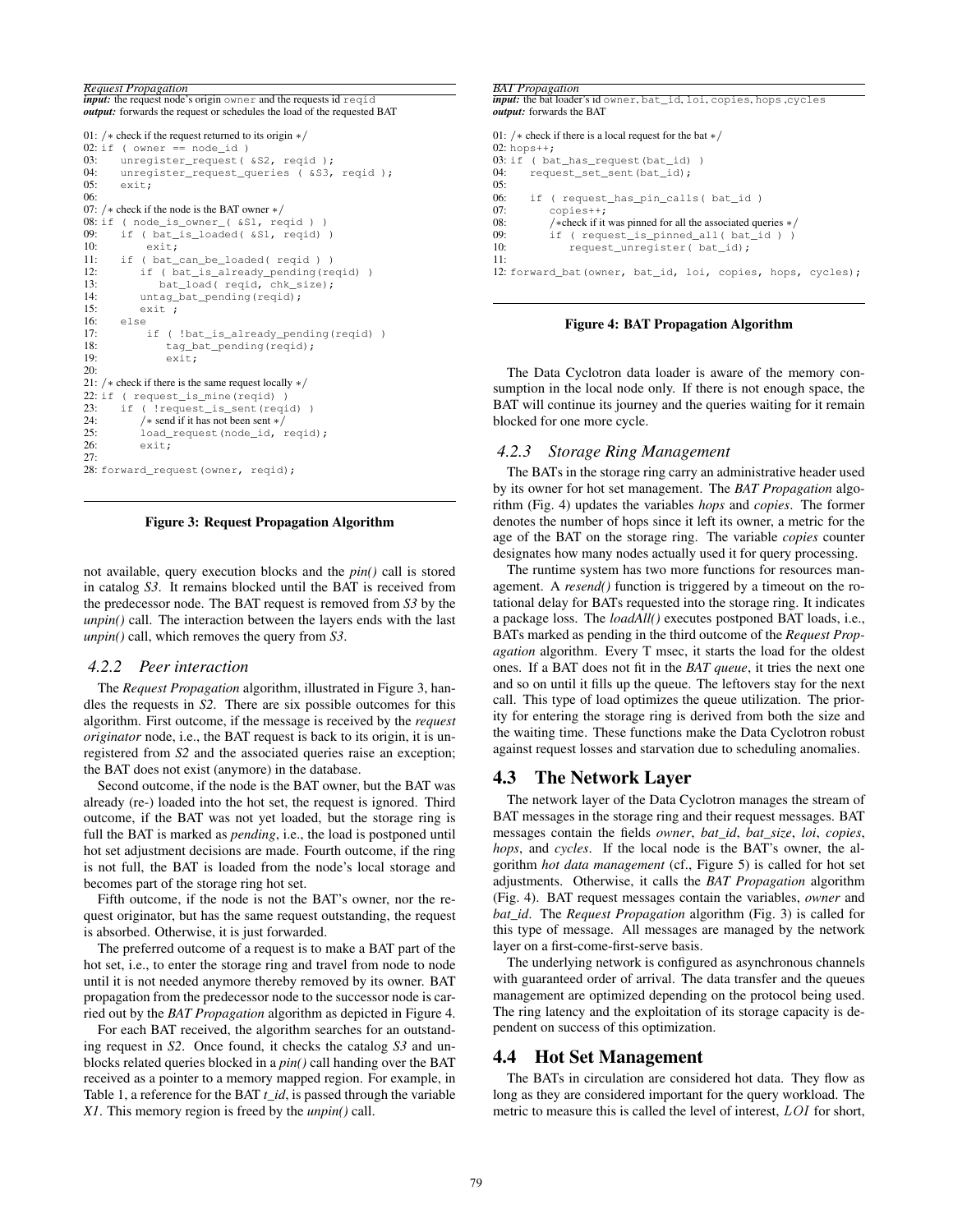*New level of interest input:* the bat\_id, loi, copies, hops, cycles *output:* forwards the BAT or unloads the BAT.

01: /∗ Check if the node is the BAT loader ∗/ 02: if ( node\_is\_the\_loader(bat\_id) 03:  $cycles++;$ <br>04:  $new 10i =$  $new\_loi =$ (loi + ((copies / hops) \* cycles)) / cycles); 05:  $\overline{\text{copies}} = 0;$ 06: hops =  $0$ ;<br>07: if (new 07: if (  $new\_loi <$   $loit(n)$  )<br>08: unload bat (  $bat id$  ): unload\_bat( bat\_id ); 09: else 10: forward\_bat(bat\_id, new\_loi, copies, hops, cycles);

#### Figure 5: Hot Data Set Management

which fluctuates over time.

The number of *copies*, the number of *hops*, the number of *cycles*, and the previous LOI are used to derive a new level of interest each time it passes at the owner node. The variable *copies* and *hops* are updated at each node. The variable *cycles* is only updated by the BAT's owner when it completes a cycle. Subsequently, the new *loi* is then calculated as follows:

$$
CAVG = \frac{copies}{hops}
$$
  
\n
$$
newLOI = \frac{LOI}{cycles} + CAVG
$$
 (1)

The previous *LOI* for a BAT carries its history of the ring's interest during previous cycles. However, the latest cycle has more weight than the older ones. This weight is imposed by the multiplication of the number of copies average CAVG in the last cycle by the actual *cycles* value:

$$
\frac{copies}{hops} \times cycles \tag{2}
$$

The division by the number of cycles applies an age weight to the formula. Old BATs carry a low level of interest, unless re-newed in each pass through the ring. The new LOI value is then compared with the minimum level of interest maintained per node, i.e., the level of interest threshold  $LOIT_n$ . If the new  $LOI$  is lower than  $LOIT_n$  the BAT is removed from circulation. If not, the  $LOI$  variable is set with the new LOI value and the BAT is sent back to the ring. This *hot data management* algorithm (Figure 5) is executed at the Data Cyclotron layer for all BATs received from the predecessor node. The minimum level of interest, i.e.,  $LOIT_n$ , is the threshold between what is considered hot data and cold data. Each node has its own  $LOIT_n$  and its value is derived from the local *BAT queue* load.

An overloaded ring increases the probability to postpone a BAT load due to the lack of space. It increases the latency to fulfill a remote request. In this situation, Data Cyclotron reduces the number of BATs in the ring by increasing the threshold  $LOIT_n$ .  $LOIT_n$ is stepwise increased until the pending local BATs can start moving. However, if the threshold is increased too much, the life of a BAT in the ring will reduce. This can lead to a thrashing behavior. The impact of the threshold choice is studied in more detail in section "Experiments". The model to manage the hot set might not be optimal, but it is robust and behaves as expected. Alternatives are described in an upcoming paper.

# 5. EXPERIMENTS

We study the Data Cyclotron behavior using  $NS-2^6$ , a popular simulator in the scientific community.

Setup. The simulator runs on a Linux computer equipped with an Intel Core2 Quad CPU at 2.40 GHz, 8 GB RAM and 1 TB disk. No direct modifications were applied to the kernel of the simulator.

The base topology in our study is a ring composed of ten nodes. Each pair of nodes is interconnected through a duplex-link with 10 Gb/s bandwidth, 350 us delay, and DropTail as full queue policy, i.e., drop packets from the tail of the queue. Each node contains 200 MB for the *BAT queue*, i.e., network buffers, resulting in a total ring capacity of 2 GB. These characteristics comply with our RDMA-equipped compute cluster, the target for the complete system.

In our detailed analysis we use a raw data-set of 8 GB composed of 1000 BATs with sizes varying from 1 MB to 10 MB. The BATs are uniformly distributed over all nodes, giving ownership over about 0.8 GB of data per node.

The workload is restricted to queries that access remote BATs only. For, we are primarily interested in the adaptive behavior of the ring structure itself.

Experimental outline. We start our experimental evaluation using micro-benchmarks to validate the correctness of the Data Cyclotron protocols. We discuss three workload scenarios in detail. In the first scenario, we study the impact of the  $LOIT_n$  on the query latency and throughput in a ring with limited capacity. In the second scenario, we test the robustness of the Data Cyclotron against skewed workloads with hot sets varying over time. In the third scenario, we demonstrate the Data Cyclotron behavior for non-uniform access patterns.

The experimental section is completed with a real benchmark, *TPC-H*. It highlights the capability of Data Cyclotron to handle real workloads and to achieve high throughput rates.

#### 5.1 Limited Ring Capacity

The Data Cyclotron aims to keep only the hot-data in rotation by adjusting the minimum level of interest for BATs on the move. The minimum level of interest  $(LOIT_n)$  is the threshold which defines if a BAT is considered hot or cold. A high  $LOIT_n$  level means a short life time for the BATs in the ring, and vice verse. The right  $LOIT_n$  level and its dynamic adaptation are the issues to be explored with this experiment.

The experiment consists of firing 80 queries per second on each of the 10 nodes over a period of 60 seconds, and then letting the system run until the execution of all 48000 queries have finished. We use a synthetic workload that consists of queries requesting between one and five randomly chosen BATs. The net query execution times, i.e., assuming all required data is available in local memory, are arbitrarily determined by scoring each accessed BAT with a randomly chosen processing time between 100 msec and 200 msec.

To analyze the impact of  $LOIT_n$  on the Data Cyclotron performance behavior, we repeat the experiment 11 times, increasing  $LOIT_n$  from 0.1 to 1.1 in steps of 0.1. Between two runs, the ring buffers are cleared, i.e., all the data is unloaded to the local disk.

Figure 6 a) shows the Data Cyclotron throughput for each  $LOIT_n$ iteration, i.e., the cumulative number of queries finished over time. The line *registered queries* represents the cumulative number of queries fired to the ring over time.

The experiment shows that a low  $LOIT_n$  leads to a higher number of pending queries in the system. For  $LOIT_n = 0.1$  at instant

 $6$ NS-2 was developed by UC Berkeley and is maintained by USC; cf., http://www.isi.edu/nsnam/ns/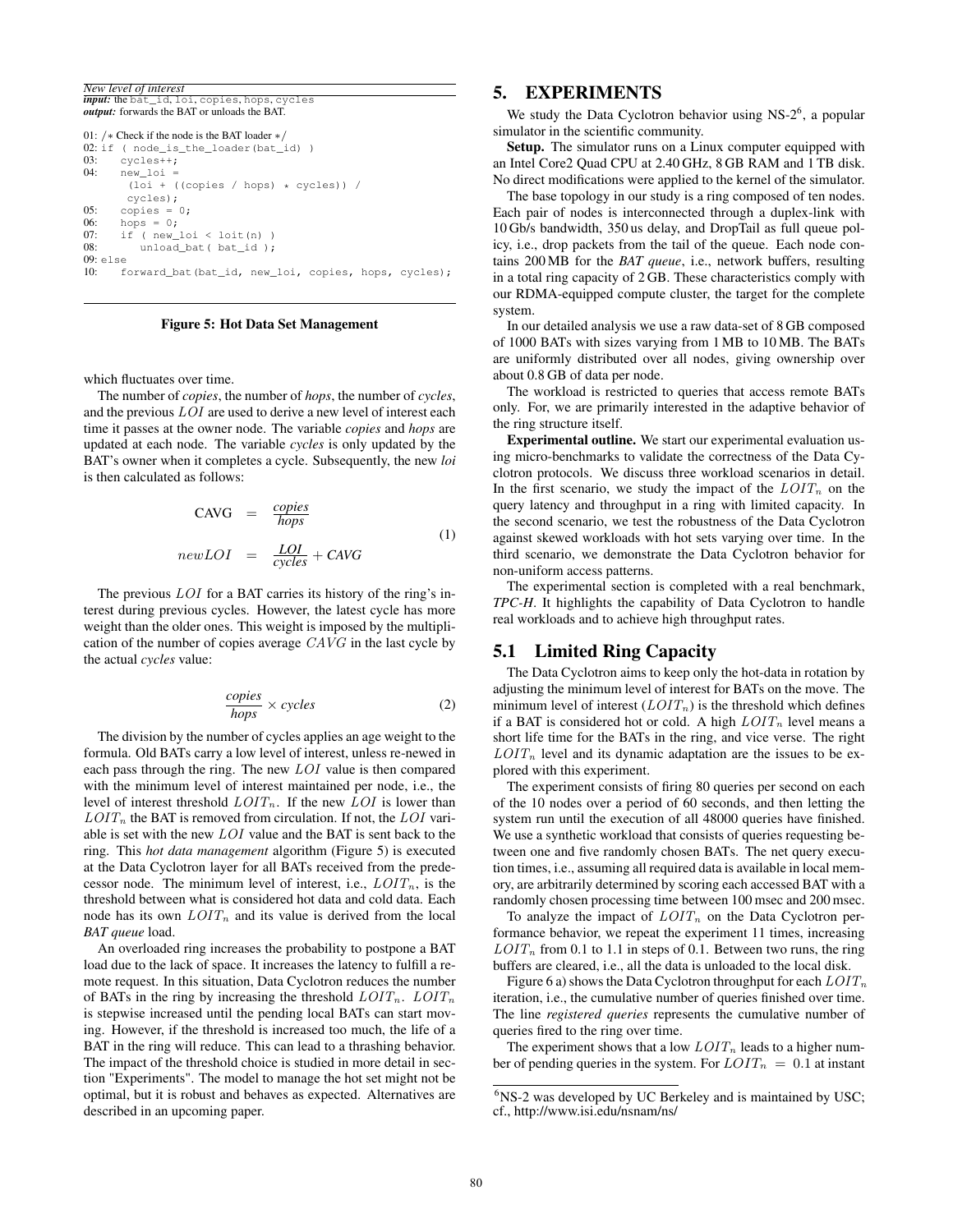

Figure 6: Multiple  $LOIT_n$  levels

40 seconds, only 8000 out of the 30000 registered queries are finished. However, for  $LOIT_n$  = 1.1 at the same instant, almost 25000 queries were finished. We observe that the query throughput is monotonously increasing with increasing  $LOIT_n$ .

Query latency is also affected by low  $LOIT_n$  values. The graph in Figure 6 b) shows the query life time distribution (histogram) for three  $LOIT_n$  levels. The query life time is its gross execution time, i.e., the time spent from its arrival in the system til its execution has finished.

The results show that a high  $LOIT_n$  leads to lower life time of a query. For example, the  $LOIT_n = 0.1$  has a peak in the number of queries resolved in less than 5 secs, but then it has the remaining queries pending for at least 100 seconds.

The reason for these differences stems from the amount of data removed from the ring over the time and the BATs size. The workload hot set is bigger than the ring capacity which increases the competition for the free space in the ring. Using a low  $LOIT_n$ , the removal of the hot BATs is delayed, i.e., the pending BATs list at each node grows. Consequently, execution of queries that wait for the pending BATs is delayed.

With optimized load for pending BATs, presented in Section 4.4, and a low drop rate, the tendency is to leave the big BATs for last. Whenever the least interesting BAT is dropped from the ring, the available slot can only by filled with a pending BAT of at most the size of the dropped one. Consequently, the ring gets loaded with more and more small BATs, decreasing the chance of big BAT loads even further. Only once there are no more pending request for



Figure 7: Ring Load

small BATs, the ring slowly empties, finally making room for the pending bigger BATs. The graphs in Figure 7 a) and b) identify the BAT size trend over time. The correlation between the ring load in bytes (Fig. 7a) and the ring load in BATs (Fig. 7b), shows the BAT length in the hot set over time. With a continuously overloaded ring and a diminish in the number of BATs loaded, the graphs depict that the load of big BATs is being postponed. Therefore, the queries waiting for these BATs stay pending almost until the end. The delay gets more evident for low  $LOIT_n$  levels.

This experiment confirmed our intuition that the  $LOIT_n$  is inversely proportional to the local *BAT queue* load. It also proves that  $LOIT_n$  should not be static. It should dynamically adapt using the local *BAT queue* load as reference. In the next experiment we show how this dynamic  $LOIT_n$  behaves when the hot set is changing all the time and how well it exploits the ring resources.

#### 5.2 Skewed Workloads

The Data Cyclotron is also tested for a turbulent scenario. In this experiment it is confronted with several skewed workloads *SW*, brute changes in the hot set  $H$ , and resource competition by the disjoint hot sets *DH*.

A skewed workload *SWi* only uses a subset of the entire database. The hot set *Hi* used by *SWi* has disjoint data *DHi* which is not used by any other skewed workload.

Each *SWi* can enter in the Data Cyclotron at different times. In some cases they meet in the system, in other cases they initialize after the end of the previous ones. These arbitrary initializations require a dynamic and fast reaction by the Data Cyclotron. If *SWj*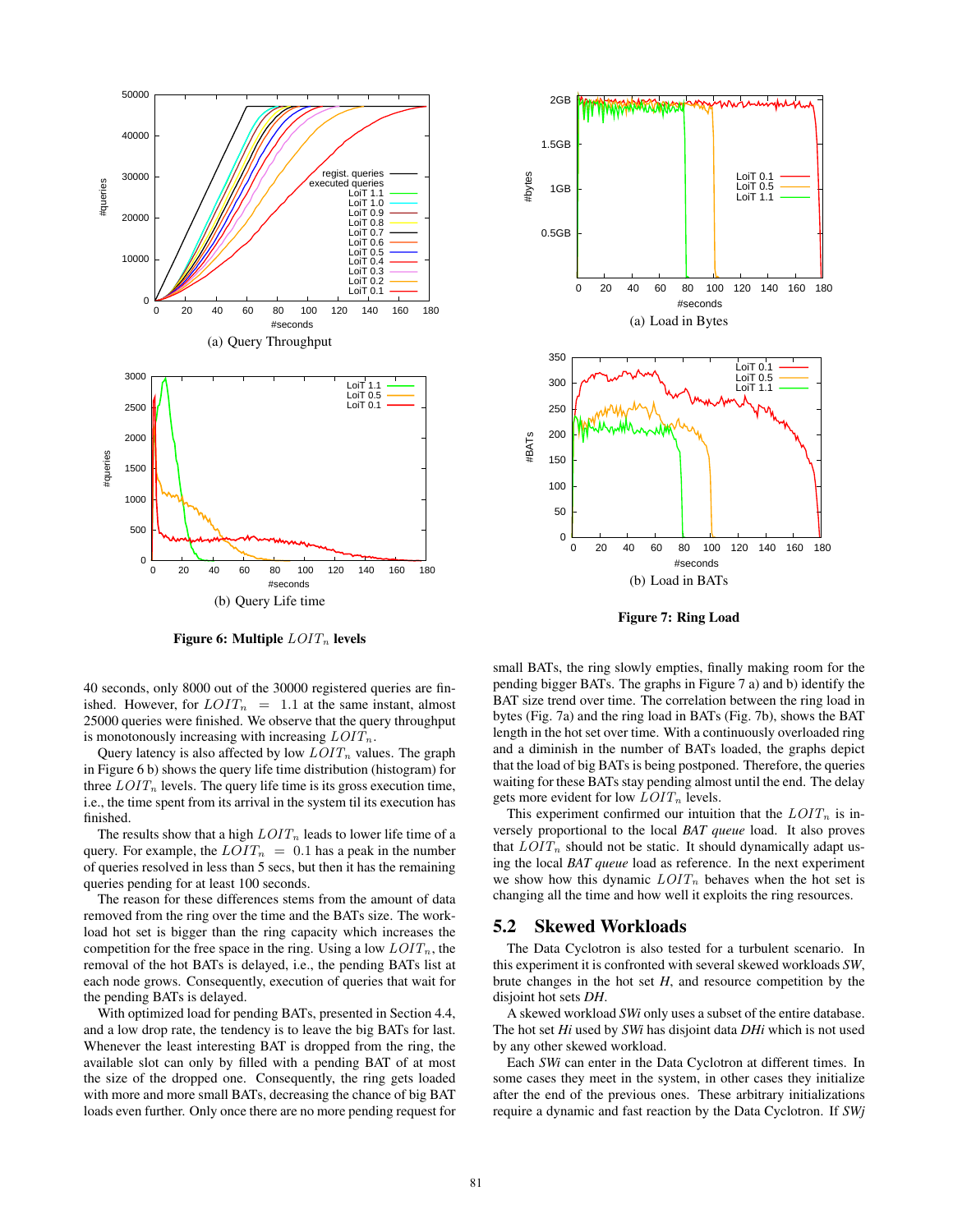| workload    | SW <sub>1</sub> | SW <sub>2</sub> | SW <sub>3</sub> | SW <sub>4</sub> |
|-------------|-----------------|-----------------|-----------------|-----------------|
| skewed      |                 |                 |                 |                 |
| start(sec)  |                 | 15              | 37.5            | 67.5            |
| end(sec)    | 30              | 45              | 67.5            | 97.5            |
| queries/sec | 200             | 300             | 400             | 500             |

Table 3: Workload details

enters the ring while *SWi* is still in execution, the Data Cyclotron needs to share resources between the *DHi* and *DHj*. The Data Cyclotron must remove *DHi* BATs with low LOI to load the new *DHj* data to keep the throughput high. However, the BATs from *DHi* needed to finish *SWi* queries, must remain in the ring to keep the latency low.

This dynamic and quick adaptation is studied here to answer the three major questions: How fast is the Data Cyclotron reaction to load data for the new workload? Are the queries from the previous workload delayed? How does the Data Cyclotron exploit the available resources?

The scenario created has four workloads (*SW1, SW2, SW3, and SW4*). Each *SWi* accesses uniformly a subset of the database (*Di*). Each *Di* has a disjoint subset *DHi*, i.e., *DHi* is not in *Dj, Dk, Dl*, with exception for *DH4* which is contained in *DH1*. Each *Di* is composed by BATs for which the modulo of their *id* and a *skewed* value is equal to zero. The time overlap percentage between the *SW1* and *SW2* is 50%, 25% for *SW2* and *SW3*, and no overlap for *SW3* and *SW4*. Table 3 describes each workload.

From the previous experiment, we learned that the  $LOIT_n$  should be inversely proportional to the buffer load. The dynamic adaption of the  $LOIT_n$  is done using the local buffer load at each node. Every time the buffer load is above 80% of its capacity, the  $LOIT_n$  is increased one level. On the other hand, if it is below the 40% of its capacity, the  $LOIT_n$  is decreased one level. For this experiment, we used three levels, *0.1, 0.6, 1.1*.

The Graph 8 a) shows the space used, in the ring, by each *DHi*. While, Graph 8 b) shows the amount of queries finished for each *DHi*.

Reactive behavior. The results show how quickly the Data Cyclotron reacts to the change of workload characteristics. The graph in Figure 8 b) shows between the 14th and 16th seconds a peak of 2000 finished *DH2* queries. The graph 8 a) in the same period shows a peak in the load of *DH2* BATs. With the initialization of *SW2* at 15 second, the peak confirms the quick reaction time. The same phenomenon is visible for all the other workloads.

Post workload changes. The ring was loaded with data from *DH2*, however, the data from *DH1* was not completely removed. This is a consequence of the 50% time overlapping between *SW1* and *SW2*. In Graph 8 b) is visible *SW1* queries until the 43th second. The BATs to resolve these queries are kept around as it is shown in Graph 8 a). The Data Cyclotron in the presence of a new workload does not remove all the data from the previous workload until all the queries are finished. It shares the resources between both workloads as predicted. Observe that the sharing of ring resources gets lower as the time overlapping between *SW* decreases.

Exploiting the available resources. The *SW3* workload shows an interesting reaction of Data Cyclotron when it encounters a semiempty ring.

The *DH3* started to be loaded and the ring is near to its limit. The  $LOIT_n$  is at its maximum level to free as much space as possible. No more *SW1* and *SW2* queries exist in the system. Therefore, the last BATs for *DH1* and *DH2* start to be removed from the ring. Their removal drops the ring load down to 37,5% of its capacity,



Figure 8: Skewed workload

below the 40% barrier defined for this experiment. With this load the  $LOIT_n$  is set to its minimum level, i.e, the BATs are now staying longer in the ring.

With a big percentage of *DH3* queries concluded, Data Cyclotron does not remove the *DH3* BATs. It keeps loading the missing *DH3* data. The ring gets loaded and it remains with the same load for almost 10 seconds. The Data Cyclotron exploits the available resources by maintaining the *DH3* BATs longer, i.e, expecting they will be used in near future.

The abundance of resources is over when the *SW4* workload initializes. The ring becomes again overloaded moving the  $LOIT_n$  to higher levels. Therefore, the *DH3* data starts to be removed.

#### 5.3 Non-uniform Workloads

So far we have studied the Data Cyclotron architecture using uniform distributions for the BATs size and the data access. Leaving the uniform scenarios behind, we move towards workloads with different data access distributions.

In the previous experiments, the study of the BAT LOI focused on their age. The average of copies per cycle, i.e., the ring interest, was not included due to the uniform BAT access. Therefore, we initiated an experiment to stress it using a *Gaussian* data access distribution. However, the uniform distribution for BAT sizes is retained, because a uniform partition scheme can be used to break non-uniform BATs into uniform BATs.

The used scenario is the one defined in section 5.1 with exception for the data access distribution. The *Gaussian* distribution is centered around BAT id 500 with a *standard deviation* of 50. All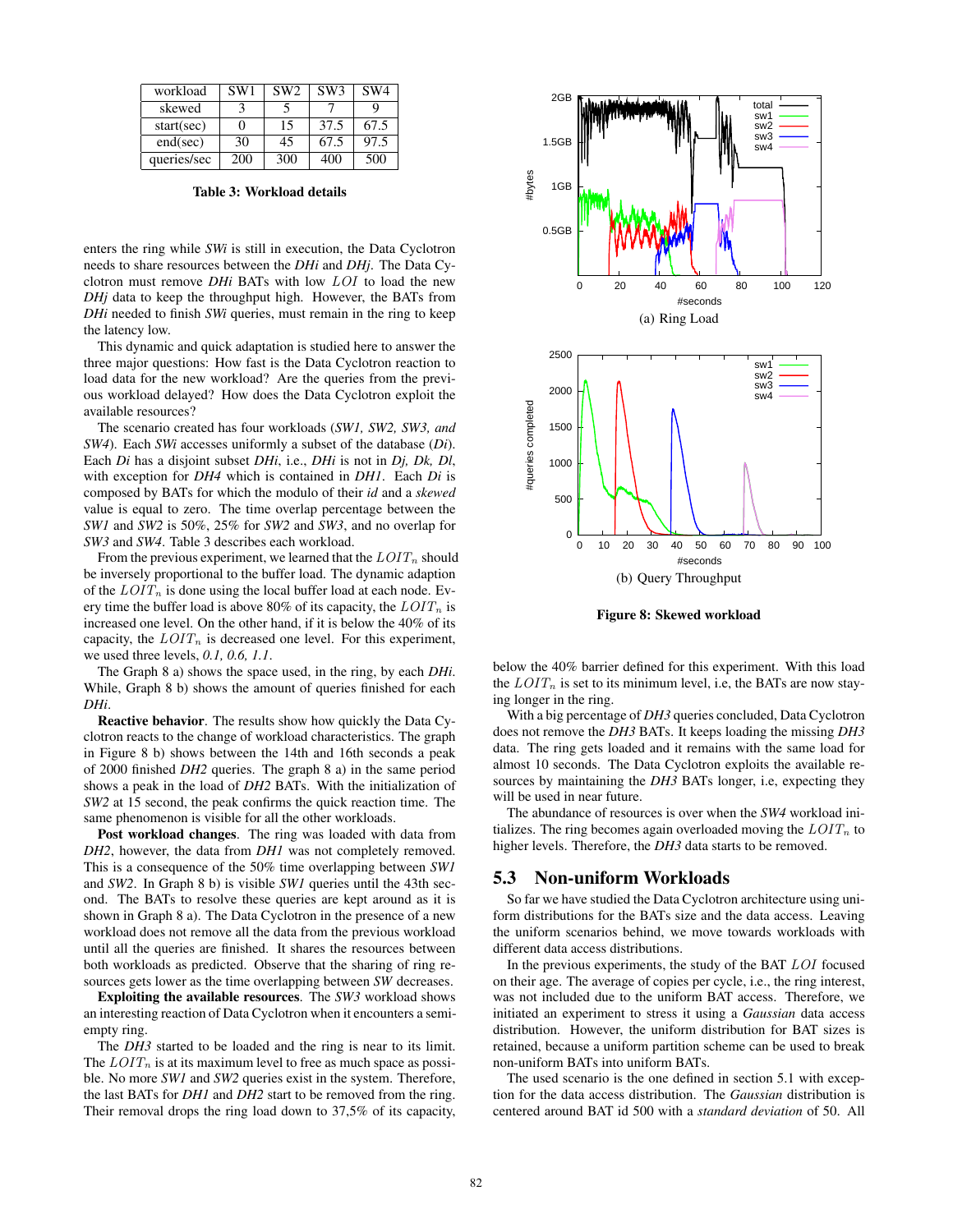

Figure 9: *Gaussian* workload

the nodes use the same distribution.

In the presence of this type of workload, the Data Cyclotron keeps the popular BATs longer in the ring and exploits the remaining ring space for the less popular BATs.

The distribution of this workload is represented as green curve in graph 9 a). The *in vogue* group is constituted by the BATs with id between 350 and 600 which were touched more than 250 times. The BATs in the border of this group, the *standard* BATs, have a lower rate of touches. The remaining ones, with less than 20 touches, are the *unpopular* BATs.

The *in vogue* BATs are highly used by the query workload, i.e., their  $LOI$  is always on high levels. Therefore, they are kept longer in the ring. Their low load rate, pictured as blue in graph 9 b) is explained by the Data Cyclotron cold down process. With a overloaded ring and the  $LOIT_n$  at its highest level, the Data Cyclotron removes BATs to get room for new data. The first ones to be removed are the ones with low LOI, i.e., first the *unpopular* then the *standard* BATs. For this reason the *in vogue* are the ones staying longer periods as hot BATs.

The *standard* BATs are then requested by queries triggering their load. It is this resource management to maintain the latency in low values, that makes the *standard* BATs to be more frequently in and out of the ring.

The low rate of requests, represented as red, for the *in vogue* BATs contradicts the common believe that *in vogue* BATs should be the ones with high rate of requests, thereby high rate of loads. The reason is the requests management at the Data Cyclotron runtime layer. A request is only removed, if all its queries *pinned* it. Having a high number of queries entering the system, the probability for a *in vogue* BAT request to be *pinned* for all its queries, at once, is too low. As a consequence, the requests stays longer in the node.

The experiment results show a good management of the hot set, by the Data Cyclotron, for a *Gaussian* distribution. The high throughput is assured by keeping the *in vogue* BATs as long as possible in the ring. For a low latency, the  $LOIT_n$  is used at its high level to reduce the time access to the many *standard* BATs.

# 5.4 TPC-H Workload

Our last experiment starts with a calibration of the simulator using traces from TPC-H ran against a single node MonetDB instance. For each of the 22 *TPC-H* queries we trace their execution for scale factor five (SF-05). Such traces contain the execution time for each operator as well as the information about intermediate result sizes.

Calibration. The data-set is composed of BATs used by each query in TPC-H. They are the columns touched by the queries and the indexes created for the TPC-H tables to speed up foreign key processing. For them, *request* calls are scheduled.

The scheduling algorithm for the *pin* calls can be exemplified using the code in Table 2. The first *pin* call, *pin(X3)*, is scheduled *OpT1 msec* after the query registration. The second one, is scheduled *OpT2 msec* after the *X3* reception by the previous *pin* call. The *OpTx* for a *pin* call is the sum of all operators execution times, since the last *pin* call, until the actual *pin* call.

A query is finished *T msec* after, the sum of the remaining operators' execution times, after the last *pin* call. The execution time of a query with *X pin* calls is the sum of all *Optx* plus *T*.

Setup. In total, the workload for each node contains 1200 queries. The query registration rate is 8 queries per second, i.e., it takes 150 seconds to register all queries.

The scheduling of the queries follows a Gaussian distribution with mean 10 and standard deviation 2. On this distribution the fastest queries are the ones with higher probability to be scheduled. With this workload distribution we stress the latency for data delivering instead of the node resources, i.e., main memory and CPU processing cost.

Each node is composed by four cores and the calls scheduling is distributed amongst them. For simplicity of our first exploration, we assume that all nodes have ample main memory to hold the intermediate results.

The scheduling at each core is done using a time line. An operator execution is scheduled at certain moment and it has a duration, *Tx msec*. A core can only be used for a single operator. The difference between the simulation duration and the sum of the operators duration defines the idle time of the core.

In theory, the execution time of a complete workload on a simulated single node and on MonetDB should be the same because all the data is local, i.e., there is no latency for remote data access. However, as shown in table 4, it is not the case under all circumstances. The reason is the optimal parallelization achieved in the simulator. The *CPU* utilization is near to optimal, 99%, while in MonetDB the threads management and the context switches between clients brings the *CPU* load to lower values (the value presented is average of the CPU loads reported by the *top* command in Linux).

To increase throughput, i.e., the number of queries per second, more nodes are added to the ring. It leads to increase latency in accessing the data. This is the only extra cost added to the queries execution time when the CPU utilization is optimal.

In table 4 the execution time is considerably increased when a second node is added to the ring. However, the throughput in-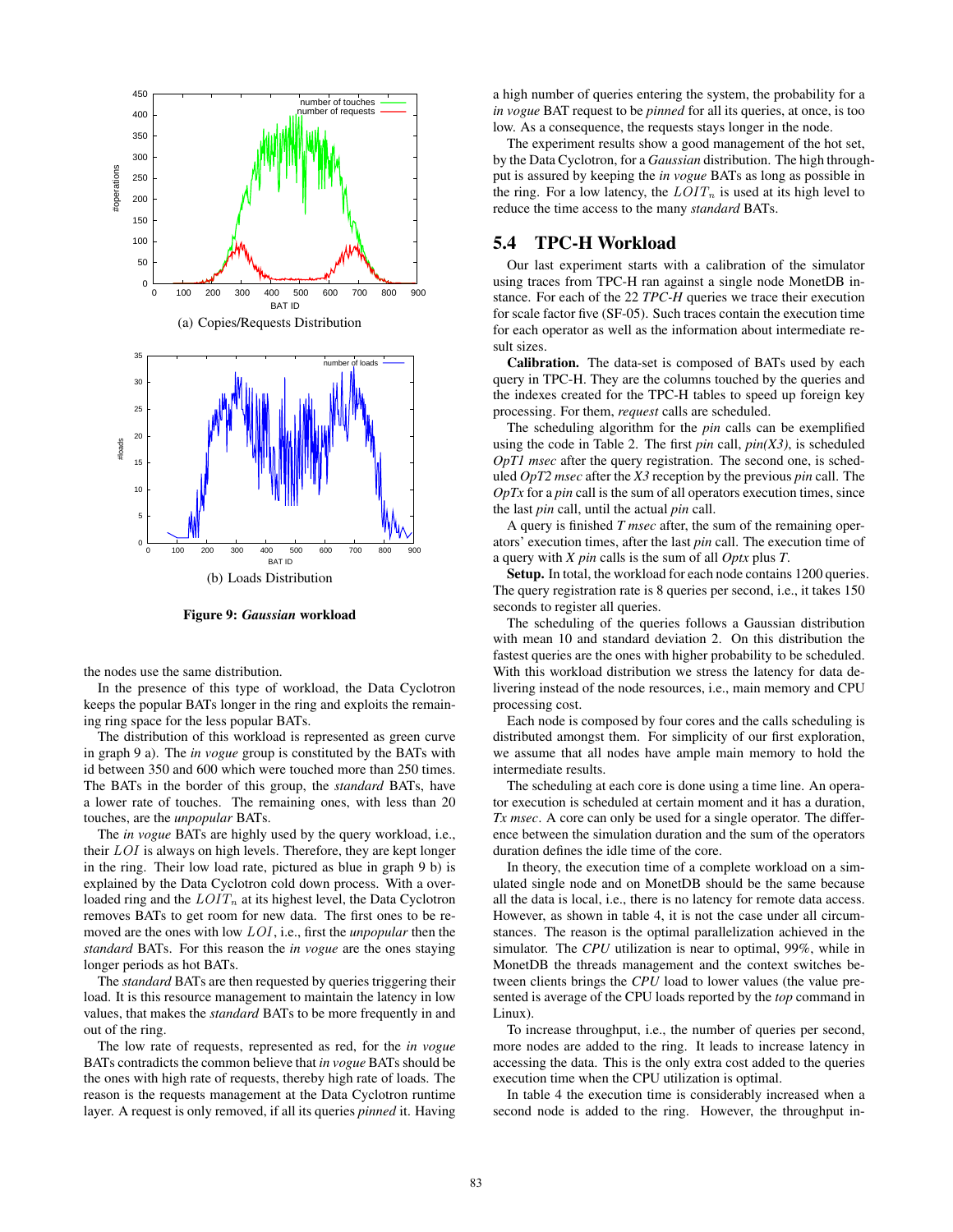| #nodes  | exec(sec) | throughput | throughP/node | $CPU\%$ |
|---------|-----------|------------|---------------|---------|
| MonetDB | 420       | 2.8        | 2.8           | 70      |
|         | 317       | 3.8        | 3.8           | 99.7    |
| 2       | 346.7     | 6.9        | 3.4           | 92.0    |
| 3       | 350.1     | 10.3       | 3.4           | 91.5    |
| 4       | 351.1     | 13.7       | 3.4           | 88.8    |
| 5       | 352.3     | 17.0       | 3.4           | 89.4    |
| 6       | 360.7     | 19.9       | 3.3           | 88.2    |
|         | 366.2     | 22.9       | 3.2           | 86.5    |
| 8       | 371.27    | 25.8       | 3.2           | 85.3    |

#### Table 4: TPC-H SF-5

creased 55%. The gain gets more evident with the addition of more nodes. From 3 to 5 nodes, the execution time has a low variance, but the system throughput increases 33% for each added node. Moreover, the throughput per node remains the same.

Addition of more nodes increases the throughput, but also has draw-backs. A diminishing return on investment becomes visible after a limited number of nodes. The throughput for a ring with six nodes or more increases 33%, but the queries execution time gets too high and the throughput per node decreases.

The *CPU* utilization shows the latency added to the system. From a optimal *CPU* utilization on a single node, the *CPU* utilization came slowly down to 15% of its capacity, i.e., 4% per core, for 8 nodes ring. Converting to seconds, each core had a total idle period of 14 seconds out of the 371.27 seconds. The same value can be derived from difference between the queries execution times of one node and the eight nodes ring.

The experiment shows that the Data Cyclotron is capable to keep the *CPU* utilization at high levels even if extra network latency is added to the global latency.

The optimal utilization is not the case for a real DBMS, as pictured by the MonetDB results. Furthermore, in [14] the simple prototype of a distributed join implementation using RDMA uncovered the limiting performance factor, i.e., main-memory speed. These points stress our conviction that ring structured storage ring and the continuous data movement is not as evil as it seems in the first place. It enables to achieve high throughput with reasonable extra latency in Data Cyclotron.

# 6. FUTURE OUTLOOK

The Data Cyclotron outlined is an innovative architecture with a large scope of scientific challenges. In this section, the surface of the most prominent areas is scratched upon, e.g., query processing, result caching, structural adaptation to changes in the workload, and updates.

#### 6.1 Query Processing

A query is not bound to stay and be executed at the node where it enters the Data Cyclotron. In fact, the ultimate goal is to achieve a self-organizing, adaptive load balance using the aggregated autonomous behavior of each node.

Hence, once the BAT requests are sent off, a query can start with a nomadic phase, "chasing" the data requests upstream to find a more satisfactory node to settle for its execution. At each node visited, we ask for a bid to execute the query locally. The *price* is the result of a heuristic cost model for solving the query, based on its data needs and the node's current workload.

In addition, the Data Cyclotron architecture allows for highly efficient shared-nothing *intra*-query parallelism. During the nomadic phase, a query can be split into independent sub-queries to con-



Figure 10: Maximum Request Latency

sume disjoint data subsets. The number of sub-queries depend on the price attached dynamically. All sub-queries are then processed concurrently, each settling on a different node following the basic procedures of a normal query. The individual intermediate results are combined to form the final query result.

# 6.2 Result Caching

Multi-query processing can be boosted by reusing (intermediate) query results to avoid (part of) the processing cost, i.e., they are simply treated as persistent data and pushed into the storage ring for queries being interested. Like base data, intermediate results are characterized by their age and their popularity on the ring. They only keep flowing as long as there is interest.

The scheme becomes even more interesting when combined with the intra-query parallelism. Then multiple sub-queries originating from a single query in execution create a large flow of intermediate results to boost others.

There is a plethora of optimization scenarios to consider. A node can throw all intermediate results it creates into the ring. Alternatively, intermediates can stay alive in the local cache of their creator node as long as possible. If a request is issued, they enter the ring, otherwise they are gradually removed from the cache to make room for new intermediates.

# 6.3 Pulsating Rings

The workload is not stable over time. The immediate consequence is that a Data Cyclotron ring structure may not always be optimal in terms of resource utilization and performance. For example, having more nodes than strictly necessary increases the latency in data access. Contrary, having too few nodes reduces the resources for efficient processing. The challenge is to detect such deviations quickly and to adapt the structure of the ring.

For this, we introduce the notion of *pulsating rings* that adaptively *shrink* or *grow* to match the requirements of the workload, i.e., nodes are removed from the ring to reduce the latency or are thrown back in when they are needed for their storage and processing resources. Updates to the ring are localized to its two (envisioned) neighbors.

The decision to leave a ring can be made locally, in a self-organizing way, based on the amount of data and requests flowing by the nodes. For example, a node individually decides to leave a ring if its resources are not being exploited over a satisfying threshold.

Extending a ring calls for a named service, where nodes are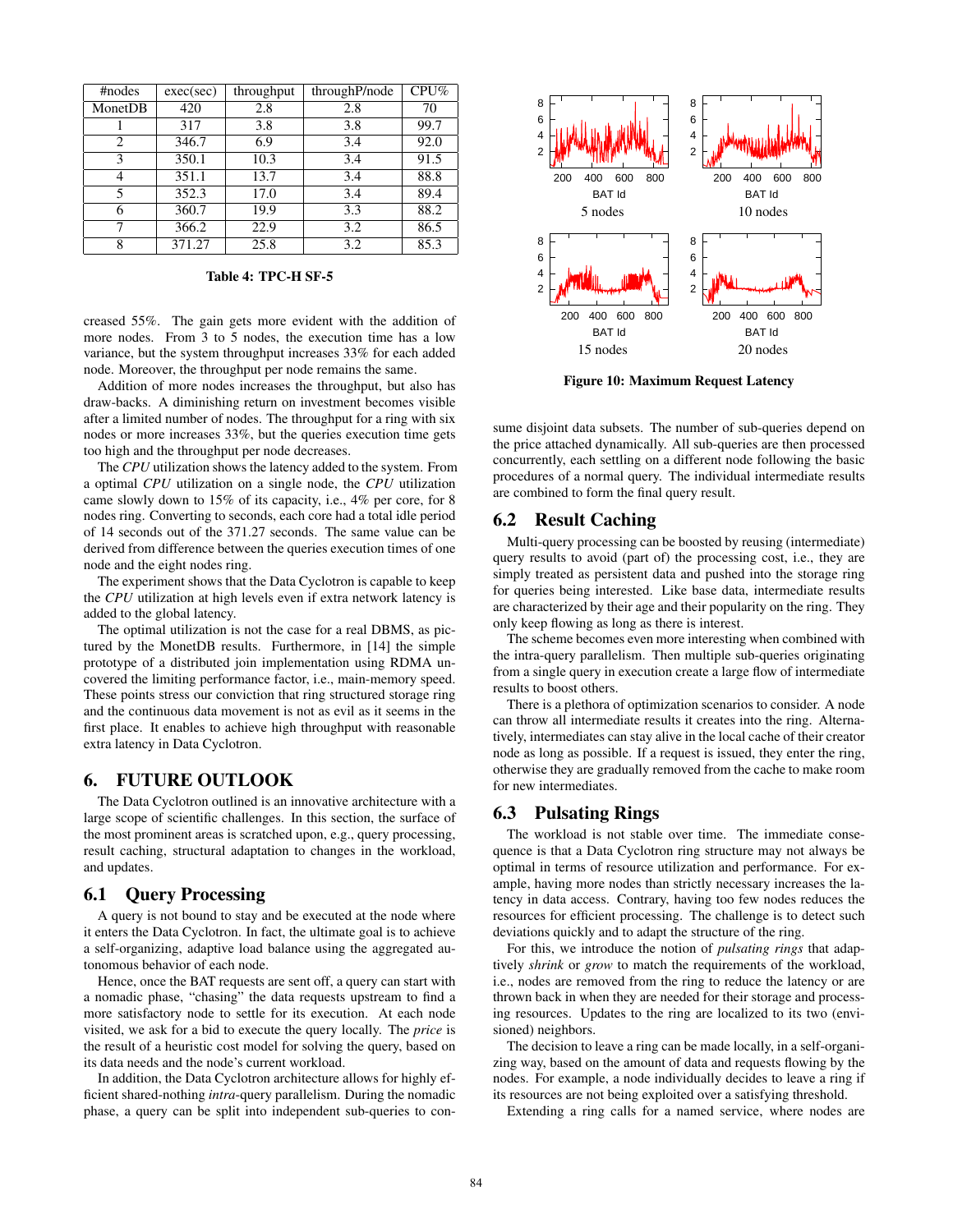

Figure 11: Maximum Number of cycles per BAT

awaiting a call of duty. When an overload occurs at one of the nodes, e.g., a strong increase of the query load, then this service is called for.

A peek- preview experiment, with the scenario defined in section 5.3, illustrates the impact on the latency when the ring grows or shrinks. The workload in the system, i.e., the total number of queries, is kept stable while the number of nodes is increased from 5 up to 20. During the experiment we observed, for every five nodes added, a latency growth of 75% in the BAT cycle duration.

The assumption that a low latency in the data access decreases requests latency is not complete correct. The experiment shows that the ring with highest number of nodes is the one with the lower maximum request latency, see Figure 10. The explanation is pictured in Figure 11, which shows the maximum number of cycles per BAT. The ring with 20 nodes, has *in vogue* BATs with more or less 38 cycles, i.e., the life of them is almost the duration of the experiment. Therefore the access cost to these BATs is only affected by the latency of its movement in the ring.

The ring with 5 nodes has a low BAT move latency, but the access cost is affected by the ring capacity. With low capacity, the *in vogue* BATs have short life (red curve in Figure 11), therefore, they are cooled down more frequently. The access cost then also includes the cost for re-loading the BATs from disk.

#### 6.4 The Space for Updates.

Let us now briefly discuss the issue of updates. As a first step, we exploit the fact that a *single* copy of each relation is flowing through a Data Cyclotron as a set of disjoint BATs. This way, each BAT can be updated separately by any node without needing to synchronize the process with the other BATs.

We use a multi-version approach to support simple updates. Update requests are handled in the same fashion as queries. An update query searches for a controlling node  $N$  to settle and waits for relevant BATs to pass by. The only difference is that when a node N processes an update request, for a BAT  $f$ , it propagates  $f$  with a tag: "updating". This way, any concurrent updates, waiting in the rest of the ring, refrain from processing  $f$ , recognizing its stale state; they have to wait for the new version. Alternatively, they can be sent directly to N. Read-only queries that do not necessarily require the latest updated version can continue using the flowing old version.

The effect of updates is that the system becomes polluted with several versions of a BAT. The maintenance of these versions is as the rest of the data, i.e., using its LOI.

# 7. RELATED WORK

Distributed query processing to exploit remote memories and high speed networks to improve performance in OLTP has been studied in [19]. It is also addressed in the area of distributed systems as data broadcasting and multi-cast messaging, such as [18, 6, 1, 2, 4]. Solutions include scheduling techniques at the server side[1, 3], caching techniques at the client side[1], integration of push-based and pull-based broadcasts [2], and pre-fetching techniques [4]. Most systems ignore the data content and their characteristics [21]. The seminal DataCycle [18] and Broadcast Disks approach [1] are exceptional systems to be looked at more carefully.

The DataCycle [18, 6] makes data items available by repetitive broadcast of the entire database stored in a central pump. The broadcasted database is filtered on-the-fly by microprocessors optimized for synchronous high-speed search, i.e., evaluation of all terms of a search predicate concurrently in the critical data movement path. It eliminates index creation and maintenance costs. The cycle time, i.e., the time to broadcast the entire database, is the major performance factor. It only depends on the speed of hardware components, the filter selectivity, and the network bandwidth.

The Data Cyclotron and DataCycle have some commonalities, however they differ on four salient points. The Data Cyclotron uses a pull model to propagate the hot set for the query workload only. It does distinguish amongst the participants, all nodes access the data and contribute with data, i.e., there is no central pump. Each node bulk loads database content structured by a relational scheme and not as tuple stream. Finally, the Data Cyclotron performance relies on its self-organizing protocols which exploit the available resources, such as ring capacity and speed. These self-organizing protocols are key for the success of our architecture compared to DataCycle.

The Broadcast Disk [1] superimposes multiple disks spinning at different speeds on a single broadcast channel creating an arbitrarily fine-grained memory hierarchy. It uses a novel multi-disk structuring mechanism that allows data items to be broadcasted non-uniformly, i.e., bandwidth can be allocated to data items in proportion to their importance. Furthermore, it provides client-side storage management algorithms for data caching and prefetching tailored to the multi-disk broadcast.

The Broadcast Disk is designed for asymmetric communication environments. The central pump broadcasts according to a periodic schedule, in anticipation of client requests. In later work a pull-back channel was integrated to allow clients to send explicit requests for data to the server. It does not combine client requests to reduce the stress on the channel.

In [2] the authors address the threshold between the pull and the push approach. For a lightly loaded server the pull-based policy is the preferred one. Contrary, the pure push-based policy works best on a saturated server. Using both techniques in a system with widely varying loads can lead to significant degradation of the performance, since they fail to scale once the server load moves away from their optimality niche. The IPP algorithm, a merge between both extremes pull- and push-based algorithm, provided reasonably consistent performance over the entire spectrum of the system load.

The Data Cyclotron differs in two main aspects, a) it is not designed for asymmetric communication environments and b) it does not have a central pump. All nodes participate in the data and requests flow. Furthermore, requests are combined to reduce the upstream traffic. Therefore, we do not encounter problems using a pure push model which, according to [2], is suited for systems with dynamic loads. Finally, for data propagation, the bandwidth is used uniformly by the data items, i.e, we do not have a multi-disk struc